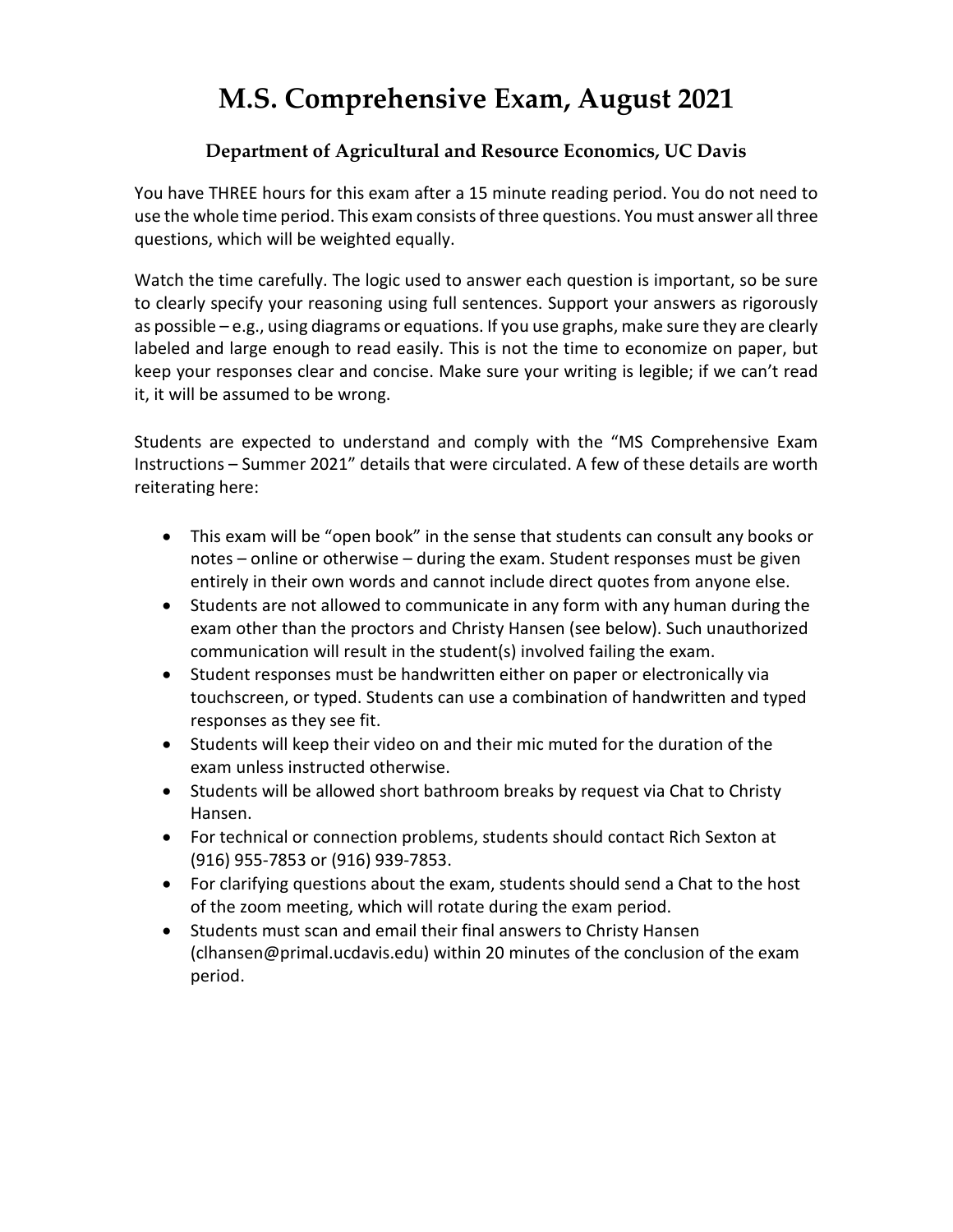#### **QUESTION 1.**

In November 2018 Californians passed Proposition 12, which established minimum space requirements for breeding hogs (sows) in California and also elsewhere in the U.S. for pork products intended to be sold into California. Prop 12's requirements are set to go into effect on January 1, 2022, and recently there have been multiple news reports, editorial opinion writing about Prop 12, and claims that pork would disappear from California grocery shelves or cost dramatically more to purchase if it were available at all. This question will ask you to use standard consumer, producer, and market theory to understand how proposition 12 will affect hog producers and pork consumers. For parts  $A - C$  you can assume "well behaved" preferences so that indifference curves are smooth, downward sloping, and exhibit diminishing marginal rate of substitution.

- A. Suppose the most dire predictions are true and the pork prices in CA rise by 50%. Use your static model of consumer behavior to illustrate this effect. Let your two goods be pork (X—horizontal axis) and all other goods (Z). Depict the price change of this magnitude and show how consumption will change.
- B. Show graphically how to decompose the price change in part A into income and substitution effects. Draw a new graph for this part.
- C. You could use your graphs in part B to derive demand functions for pork. Let us suppose we have both the Marshallian (uncompensated) and Hicksian (compensated) demand functions, and you have been tasked with computing the welfare effect to California consumers from 50% higher pork prices. What welfare concept should you use? Given your choice, depict the change in economic welfare graphically using the appropriate demand function.
- D. Now let us think about hog producers. There is general agreement that it will cost more per hog or per kilogram of pork meat to produce pork for California under Prop 12 rules. The following seem like reasonable assumptions: (i) hog producers have substantial fixed costs for buildings and equipment, (ii) marginal costs per hog (H) raised are strictly increasing in H, i.e., MC(H) > 0, MC'(H) > 0, (iii) hog producers are perfect competitors. Ignore Prop 12 for the moment, and show the relevant MC, average variable cost (AVC) and average total cost (ATC) curves for a typical hog producer, given the information provided. Show the producer's profitmaximizing production of hogs,  $H^*$ , given market price per hog of  $P_H$ , and show graphically the magnitude of the profit earned.
- E. Prop 12 of course only applies to pork coming into CA, about 9% of US pork consumption. Describe in words how you think US pork producers and the market will respond to implementation of Prop 12's rules on January 1. Will *any* hog producers convert to the Prop 12 rules—i.e., are the predictions of empty grocery shelves true? Will all of them convert? Only some convert? How will prices respond? You can draw graphs if you want, but your thoughtful understanding of market processes is what is most important here.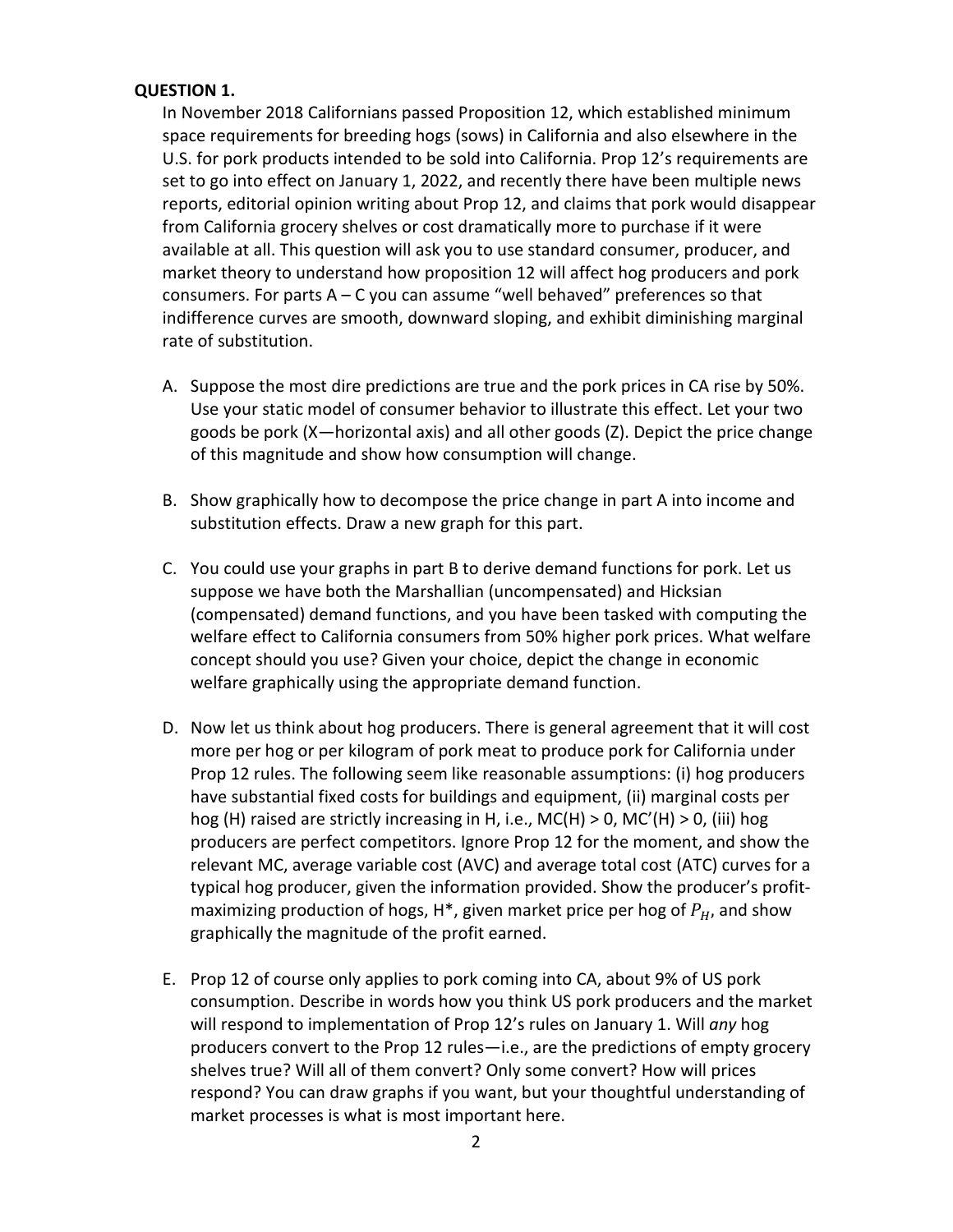### **QUESTION 2**

For parts A through C below, you may assume that you are working with a normal random variable that you observe *n* times. Each observation is an independent draw from the population that is known to be *Normal*(µ,σ2). Equivalently, *Y1 , Y2 , …., Yn* are independent and identically distributed *Normal*( $\mu$ , $\sigma^2$ ) random variables. The expected value of *Y* is  $\mu$  and the variance of *Y* is  $\sigma^2$ .

A. You are interested in testing a hypothesis about the expected value of this normal random variable. It is known that the variance of the random variable is  $\sigma^2 = 81$ . You will have *n=9* observations, and wish to test the null hypothesis that the expected value of this random variable is *10*.

Your alternative hypothesis is that the expected value is *not* equal to *10*.

- i. Give an appropriate test statistic, assuming that you would like the probability of a Type-I error to be *0.05.*
- ii. For your test, what is the probability of rejecting the hypothesis when it is true? What is the probability of rejecting the hypothesis when it is false, and the expected value is actually 7? What is the probability, in this case, of making a Type-II error?
- B. Since the true expected value is unknown, for problems such as the one in part A, it was necessary to use an *estimator* of the expected value. The set of possible estimators is infinite, if we do not limit our consideration to those we have shown to have desirable properties. Give examples of estimators of the expected value of a normal random variable, from this infinite set of possibilities, that have the properties given in each part below:
	- i. BLUE
	- ii. Unbiased and consistent, but not efficient
	- iii. Unbiased but not consistent
	- iv. Biased but consistent
	- v. Biased and inconsistent
	- vi. Biased, asymptotically unbiased, and consistent
	- vii. Biased, asymptotically unbiased, and not consistent
- C. For part A, you calculated the probability of rejecting the hypothesis that the expected value is 10 when in fact it is 7. Suppose you did not trust your calculation, and wanted to use a program such as R or Stata to estimate this probability with a computer simulation.
	- i. Explain how you would do so. You do not need to write a program or give the detailed commands, if you prefer just to give a verbal answer, but either way, your answer should be complete enough for someone to carry out the simulation based on your instructions.
	- ii. What properties will you be willing to claim for your estimated probability? Specifically, is it unbiased? Is it consistent?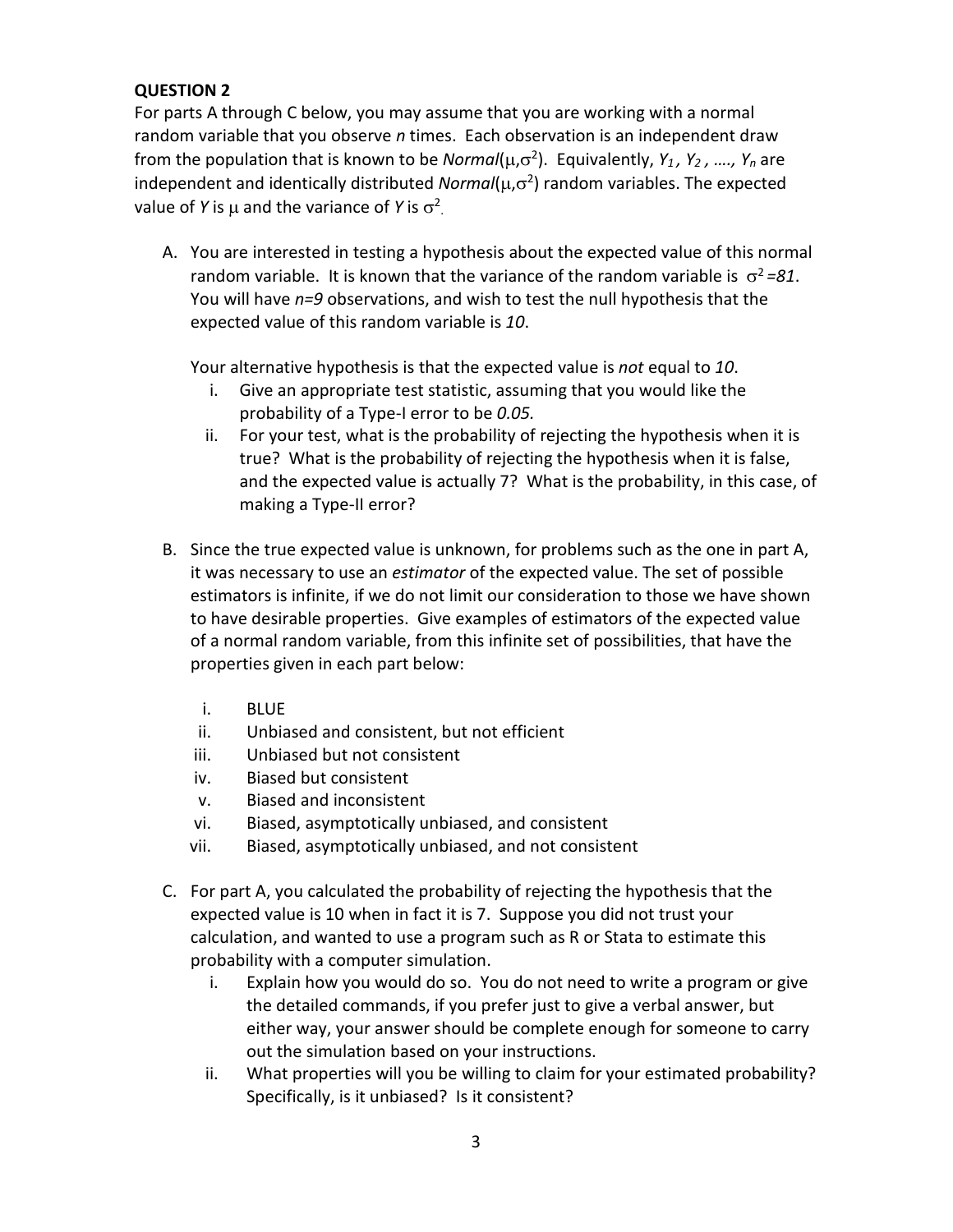- D. It turns out that there are some problems with your data set. First, you discover that there is one expected value for odd-numbered observations and a different expected value for even-number observations.
	- i. Give a model that would allow you to estimate both expected values using ordinary least squares.
	- ii. Are your estimates unbiased? Are they consistent? Are they BLUE?
- E. Continuing to use the new assumptions from part D, it is now also discovered that the variance of each odd-numbered observation differs from the variance of each even-numbered observation.
	- i. How would you modify your OLS estimator from part D to account for this? You may assume that  $\sigma^2$  = 81 for odd-numbered observations and  $\sigma^2$  = 64 for even-numbered observations.
	- ii. Are your estimates unbiased? Are they consistent? Are they BLUE?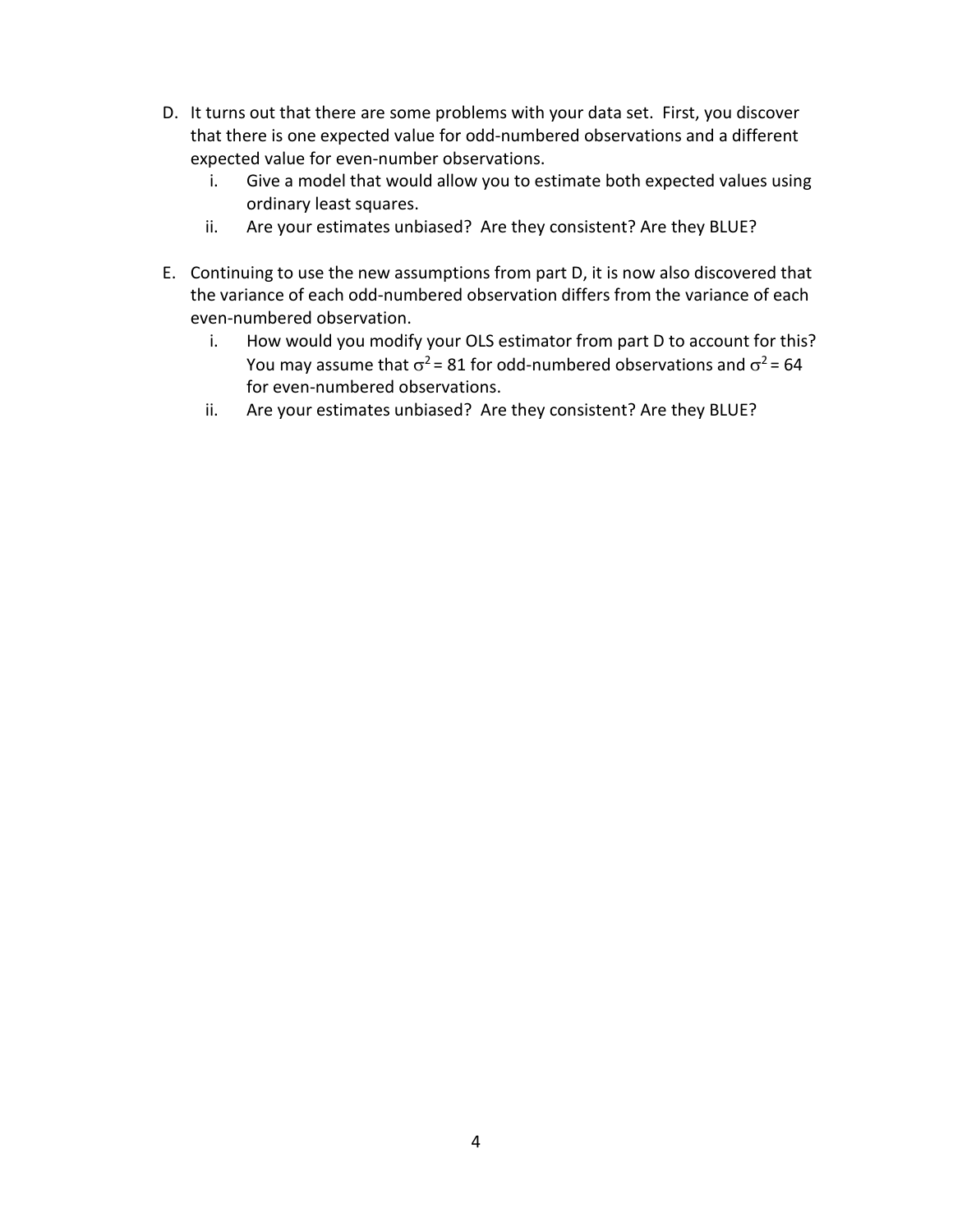#### **QUESTION 3.**

- A. Initial empirical analysis of consumer demand consisted of separately estimated demand equations for each good. Explain why estimating consumer demand relationships as a system of equations is preferable to such single demand equation estimation. Be specific.
- B. "Most demand estimation applications of the AIDS model use cross-sectional and/or time-series variation to estimate the income and price parameters that are the basis for elasticity estimates." Explain what it means to "use cross-sectional variation" as the basis for estimating an income elasticity using data from a household survey.
- C. Almas et al.  $(2019)^1$  $(2019)^1$  $(2019)^1$  use a modified "single equation" AIDS model to estimate income elasticities for food in rural Kenya. The following is a description of this modified specification (p.12), where the "outcome of interest" is the budget share devoted to all food purchases.

The linearized AIDS is given by the following equation:

$$
\omega_{hv} = \alpha + \beta \ln z_{hv}^* + \gamma (\ln p_v^f - \ln p_v^n) + \xi' \mathbf{X}_{hv} + \varepsilon_{hv}
$$
 (1)

where  $\omega_{hv}$  is the outcome of interest for household h in village v.  $z_{hv}$  denotes the monthly non-durable expenditure, and  $\ln z_{hv}^* = \ln \frac{z_{hv}}{a^*(p_v)}$ , where  $\ln a^*(p_v)$  is the Stone price index:  $\ln a^*(p_v) = \overline{w^f} \ln p_v^f + \overline{w^n} \ln p_v^n$ .  $p_v$  is a village price, where superscripts f and n refer to food and non-food prices, respectively.  $\overline{w^2}$  is the average budget share for good  $x \in \{f, n\}$  in the sample.  $X_{hv}$  is a vector of baseline demographic control variables<sup>7</sup>, and  $\varepsilon_{hv}$  is an idiosyncratic error term.

- i. Write down the standard linearized AIDS model specification that was first introduced by Deaton and Muellbauer (1980) using this same notation. Define any additional notation you introduce.
- ii. What are the key differences between this Almas et al. (2019) specification and the standard linearized AIDS specification? (Hint: Do not compare a linearized AIDS model to the non-linearized AIDS model. Instead, focus on how their linearized AIDS model in equation (1) above is different than the standard linearized AIDS model from part (i).)
- iii. With these differences in mind, describe one specific limitation of this modified approach with respect to consumer demand theory.

<span id="page-4-0"></span><sup>&</sup>lt;sup>1</sup> Almås, Ingvild, Johannes Haushofer, and Jeremy P. Shapiro. "The income elasticity for nutrition: Evidence from unconditional cash transfers in Kenya." No. w25711. *National Bureau of Economic Research*, 2019. [\(here\)](https://www.nber.org/papers/w25711)